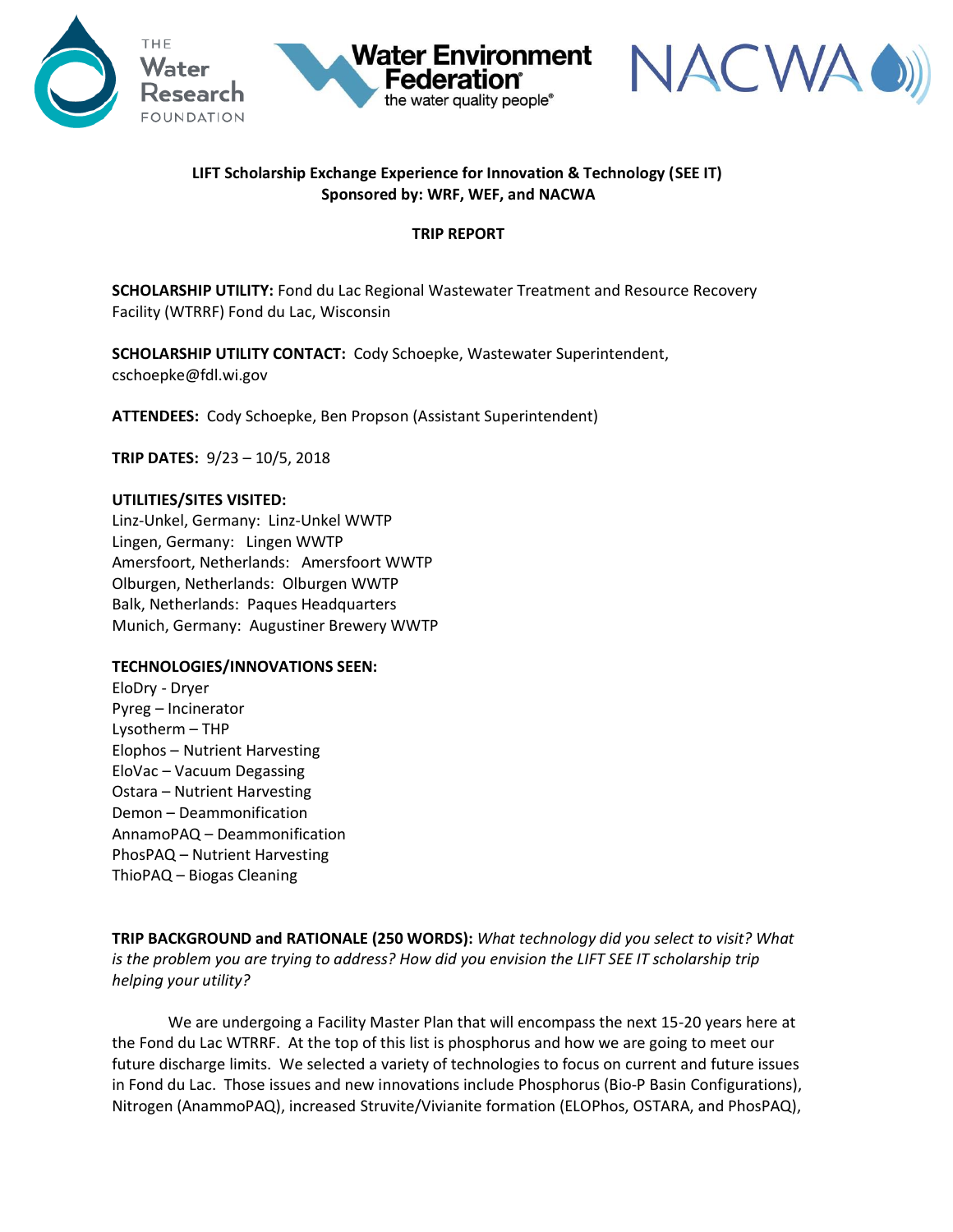





Biogas Cleaning (ThioPAQ), Gas Production and Utilization (Lysotherm and ELOVac, and Biosolids Handling and Disposal (ELODry, Pyreg, and Offloading options). We perform biological phosphorus removal intermittently and will move towards a full Bio-P plant in the future with some plant modifications. Because we utilize Bio-P and have a high strength waste receiving program we have significant Struvite issues which cause maintenance headaches and operational problems. With the high loading of our sidestream to our mainstream in both ammonia and phosphorus we are moving to reduce those levels. In turn this will reduce energy, chemical usage, and additional capital expenditures to meet our lower phosphorus discharge limits.

Nothing is more beneficial than real world experience and speaking with people who utilize these specialized equipment/processes on a daily basis. Witnessing plants that have similar setups to ours who utilize bio-p and have anaerobic digestion and to see how these new technologies are affected by these unique systems really brings it close to home. When making these decisions to move forward with capital improvement projects those firsthand accounts of the operators make it easier for our staff to understand which technologies will be better suited for our situation.

**TRIP SUMMARY (1 page max. Please include 10 photos and a 1-2 minute video montage from the trip. The video does not need to be professional, however if you have the means to create a professional video feel free to do so):** *Why did you select the specific utility and technology for the visit? Based on your visit, do you think this technology/approach works for your utility? How useful was the trip in your decision making process? What were some of the trip highlights and takeaways?*

We are undergoing a Facility Master Plan that will encompass the next 15-20 years here at the Fond du Lac WTRRF. At the top of this list is phosphorus and how we are going to meet our future discharge limits. Unfortunately a variety of processes are affected by phosphorus and its removal in wastewater. How we plan to address the potential increase in Struvite/Vivianite and the extra biosolids caused by poorer dewatering will be high on the list as we move through the plan process.

We chose these specific facilities because they had newer technologies that address these issues we are facing. Linz-Unkel WWTP was a great example of producing a Class A product and significant volume reduction via EloDry (Biosolids Dryer) and Pyreg (Incinerator). A big issue in Europe is land application. As of the end of September biosolids are no longer able to be land applied in Germany. Landfill costs are astronomical at numbers approaching 125+ euros/ ton or \$144/ton. The significant cost of hauling and disposal were a big reason this plant went forward with this setup. This equipment allows them to cut their volume down to approximately 10%.

The Lingen WWTP was similar to ours both in sizing and operation. They perform Bio-P about 75% of the time due to influxes in loading to the plant from industry and the colder climate they endure. In 2012 this plant installed Lysotherm which is a thermal hydrolysis process that uses hot oil to heat up the sludge. It is a modular system so it can be expanded as needed. We were told that it doubled their biogas production and volatile solids reduction. They use waste heat from the CHP unit to heat the oil. There is a clean in place unit for this system with which they are able to isolate one module and keep the system online. This type of system may be advantageous to us for increasing digester capacity as we look to take in more high strength waste. We currently have waste heat from a CHP unit that we could use for this process. This plant also has a mesophilic anaerobic digestion complex combined with a sludge based nutrient harvesting process known as EloPhos. EloPhos takes sludge after digestion and sequesters the Struvite putting it in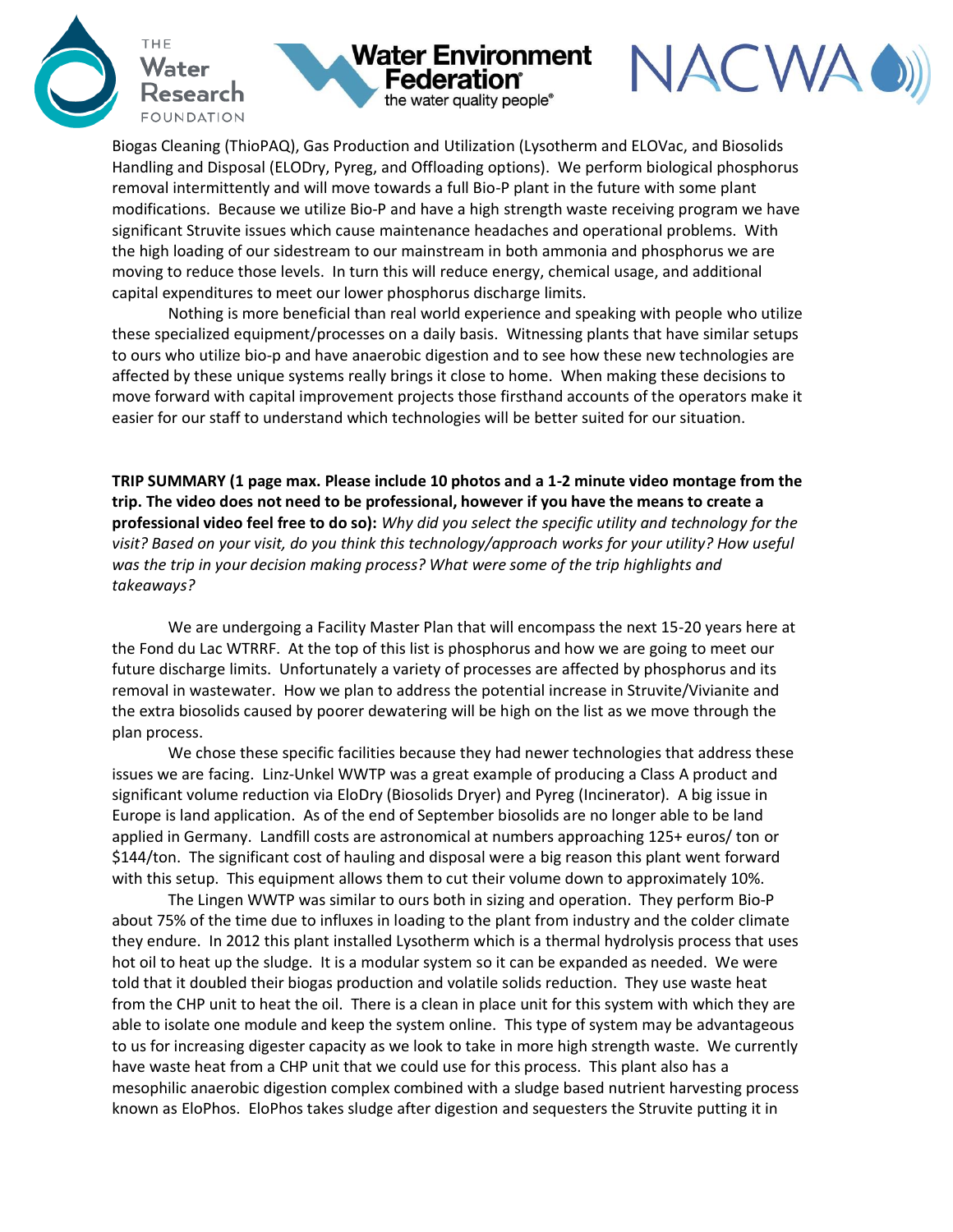





their biosolids. They chose to sequester instead of harvest because there was no financial benefit for it where they are. EloVac is a system used in conjunction with the nutrient harvesting system in place of aeration in the reactor. It is a degassing system to strip out CO2 and other gases. The methane that is reclaimed from this process is roughly 150kwh of savings/day. It is not an energy positive system, but does provide some real savings.

We visited the Amersfoort Netherlands WWTP. This facility sees an average flow of 11.5 MGD so slightly larger than our facility. This plant performs Bio-P nearly 95% of the time and polishes with some ferric. Along with their own sludge Amersfoort takes hauled in sludge from nearby communities which adds up to about 11,800 DS/yr. They too have Lysotherm THP units (3) which they installed to reduce the amount of sludge to dewater. Their claim was also a doubling of the biogas production and VSR. This process was installed in 2014 and is expecting an ROI of 7-8 years. They have 3 CHP units (500 KW each) with which they sell back to the grid and utilize the waste heat for Lysotherm and other process heat. They see an average of 5,400 DS/yr of cake with a centrate containing approximately 100 mg/l OP. They installed the OSTARA nutrient harvesting system to minimize their Struvite maintenance issues and also provide a revenue source for the city. They produce approximately 2 tons/day of Struvite which is dried, bagged, and sold. With the Lysotherm and OSTARA systems utilizing WASSTRIP they are seeing upwards of 30% DS for cake. Amersfoort WWTP utilizes the DEMON Deammonification System for Sidestream Ammonia removal. It consisted of the above ground reactor tank, and a hydrocyclone. Unfortunately there wasn't much to see because the system was not in operation while we were there. It was good to hear from the operations staff that the biomass rebound quickly from temporary outages.

We visited the Olburgen WWTP in the Netherlands. It is a combination of municipal and industrial and receives high loading form a local potato plant. They have a THIOPAQ system for H2S removal in biogas which is a biological system with similar concepts to ours and may be a potential option in the future when we look to expand. This plant has Paques's 1<sup>st</sup> installation of the AnammoPAQ deammonification system which is now 13 years old. This system is in series with their PhosPAQ nutrient harvesting process which provides a great slow release fertilizer for its customers. The AnammoPAQ system hadn't been taken offline in over ten years. They took the system down for 2-3 days for maintenance/inspection and removed all the biomass. Once the biomass was returned to the reactor and the system was restarted it took only 24 hours to see nutrient removal taking place. This is something that we were happy to hear because we don't know how often we may need to take our system down and how the biomass will react. This visit in particular was important because we were able to see the process functioning and providing expected results for a system that we are currently building. Also, it was great to see nutrient harvesting working as expected in line with deammonification and that there are no Struvite concerns in their Anammox piping and reactor. We have nutrient harvesting next on the list of projects so it is prudent to make sure all these systems play nicely together.

We visited the Paques headquarters in Balk, Netherlands. We were able to tour their facility and discuss not only our project, but also to see that all the Paques equipment and processes are designed and built onsite….by hand. Paques has several different technologies that are produced at that facility so their footprint is quite large. Paques works with a black polyurethane material for some of its tanks and piping which we were told is much cheaper than stainless and is corrosion resistant. We were not aware of this and will be something we look at as an option in future projects.